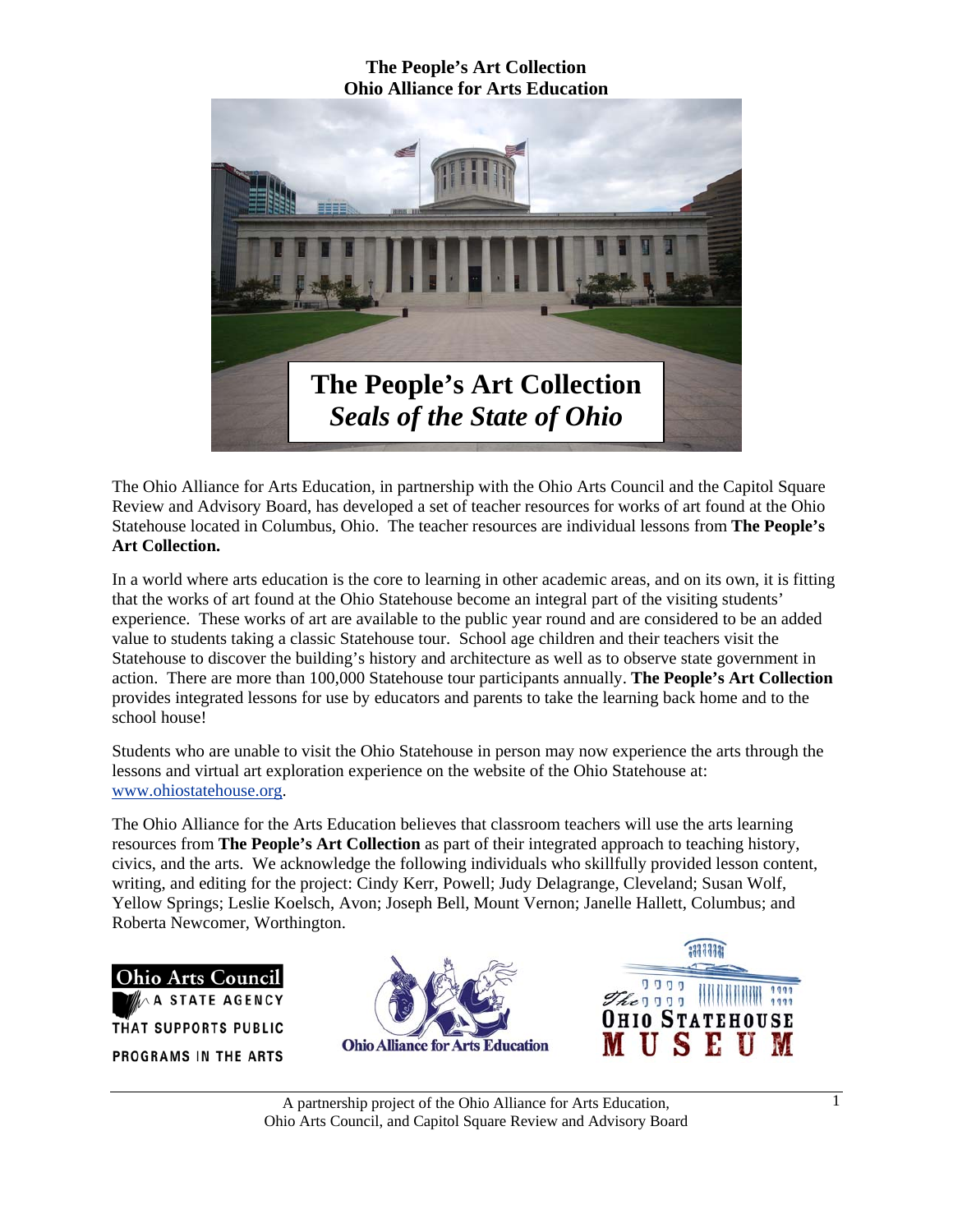# *Seals of the State of Ohio*

Carved Ohio Seal from the flagship The Niagara Seal of State of Ohio Current Seal of State of Ohio **GRADE 3**

## **Learning Outcomes**:

The students will be able to:

- 1. Identify purposes and use of the Seals of the State of Ohio.
- 2. Create a seal using symbols that demonstrate an awareness of space and composition.
- 3. Write an artist statement with a distinct introduction, body and conclusion.
- 4. Design and produce a seal for their city, town or state using symbols that represent important aspects of future life there.
- 5. Give a logical and focused oral presentation explaining their seal.
- 6. Evaluate their own learning using formative and summative self-assessment.

**Arts Standard: Historical, Cultural and Social Contexts:** Students understand the impact of visual art on the history, culture and society from which it emanates. They understand the cultural, social and political forces that, in turn, shape visual art communication and expression. Students identify the significant contributions of visual artists to cultural heritage. They analyze the historical, cultural, social and political context that influence the function and role of visual are in the lives of people.

**Visual Art Grade Level Indicator:** Identify and compare similar themes, subject matter and images in artworks from historical and contemporary eras.

**Arts Standard: Creative Expression and Communication:** Students create artworks that demonstrate understanding of materials, processes, tools, media, techniques and available technology. They understand how to use art elements, principles and images to communicate their ideas in a variety of visual forms.

**Visual Art Grade Level Indicator**: Create two- and three-dimensional works that demonstrate awareness of space and composition (e.g. relate art elements to one another and to the space as a whole).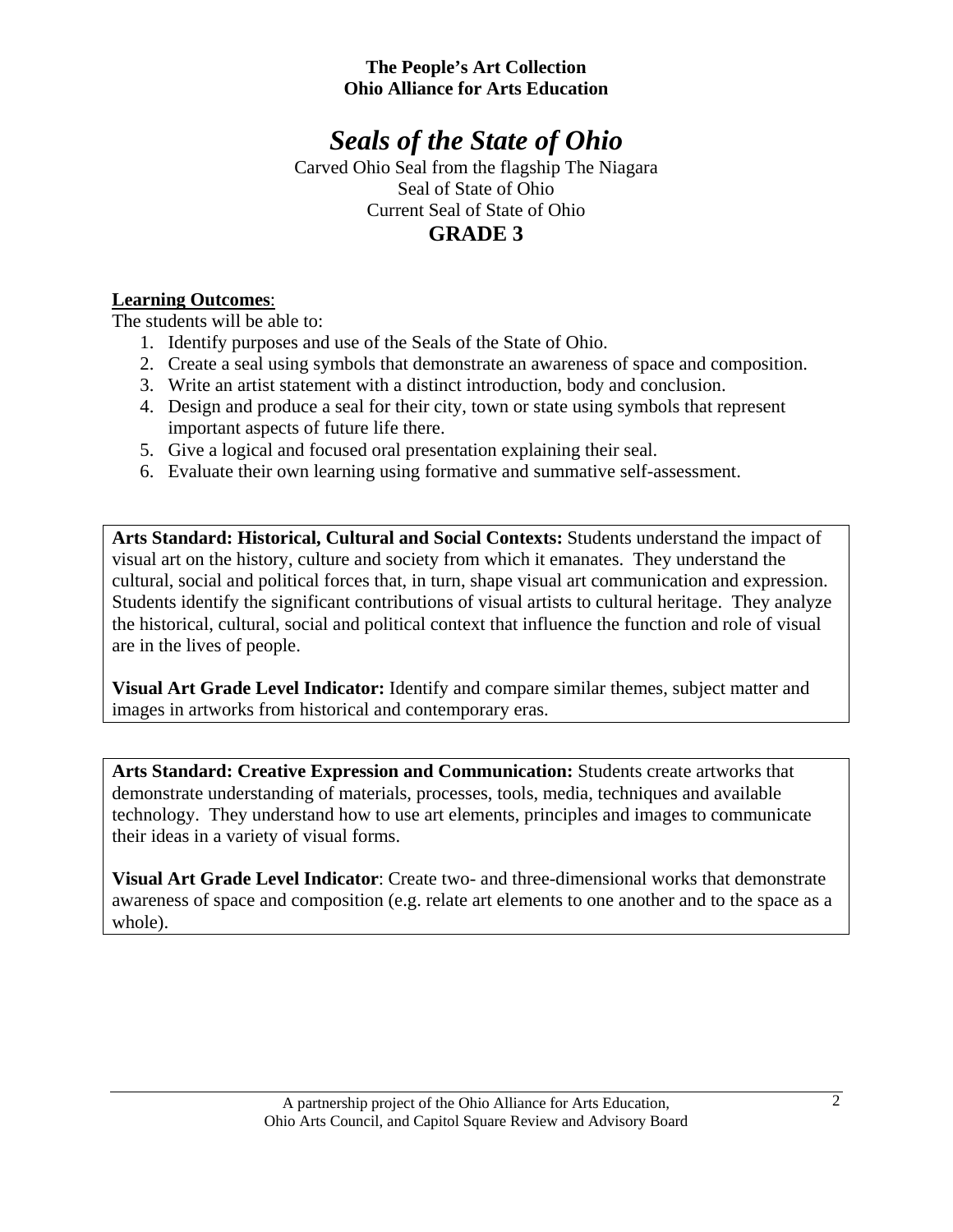**Social Studies Standard: Social Studies Skills and Methods:** By the end of the 3<sup>rd</sup>-5<sup>th</sup> grade program, students will a) obtain information from a variety of primary and secondary sources using the component parts of the source; b) use a variety of sources to organize information and draw inferences; c) communicate social studies information using graphs and tables; and d) use problem-solving skills to make decision individually and in groups.

**Grade Level Indicator:** Obtain information about local issues from a variety of sources including maps, photos, oral histories, newspapers, letters, artifacts, and documents.

**Language Arts Standard: Writing Process:** Students' writing develops when they regularly engage in the major phases of the writing process. The writing process includes the phases of prewriting, drafting, revising and editing, and publishing. They learn to plan their writing for different purposes and audiences. They learn to apply their writing skills in effective word and grammatical choices. Students develop revision strategies to improve the content, organization and language of their writing. Students also develop editing skills to improve writing convention.

Grade Level Indicator: Organize writing by providing a simple introduction, body and a clear sense of closure.

**Language Arts Standard: Communication - Oral and Visual:** Students learn to communicate effectively through exposure to good models and opportunities to practice. By speaking, listening and providing and interpreting visual images, they learn to apply their communication skills in increasingly sophisticated ways. Students learn to deliver presentations that effectively convey information and persuade or entertain audiences. Proficient speakers control language and deliberately choose vocabulary to clarify points and adjust presentations according audience and purpose.

**Grade Level Indicator:** Deliver informational presentations that present events or ideas in a logical sequence and maintain a clear focus.

# **Assessment Strategy:**

- Formative:
	- o Project Checklist
	- o Artist's Statement Guidelines
- Summative: Project Rubric

#### **Vocabulary:**

- **Seal** An emblem or symbol
- **Symbol** An image or writing representing something with a specific meaning

#### **Time Needed**: two 50 minute classes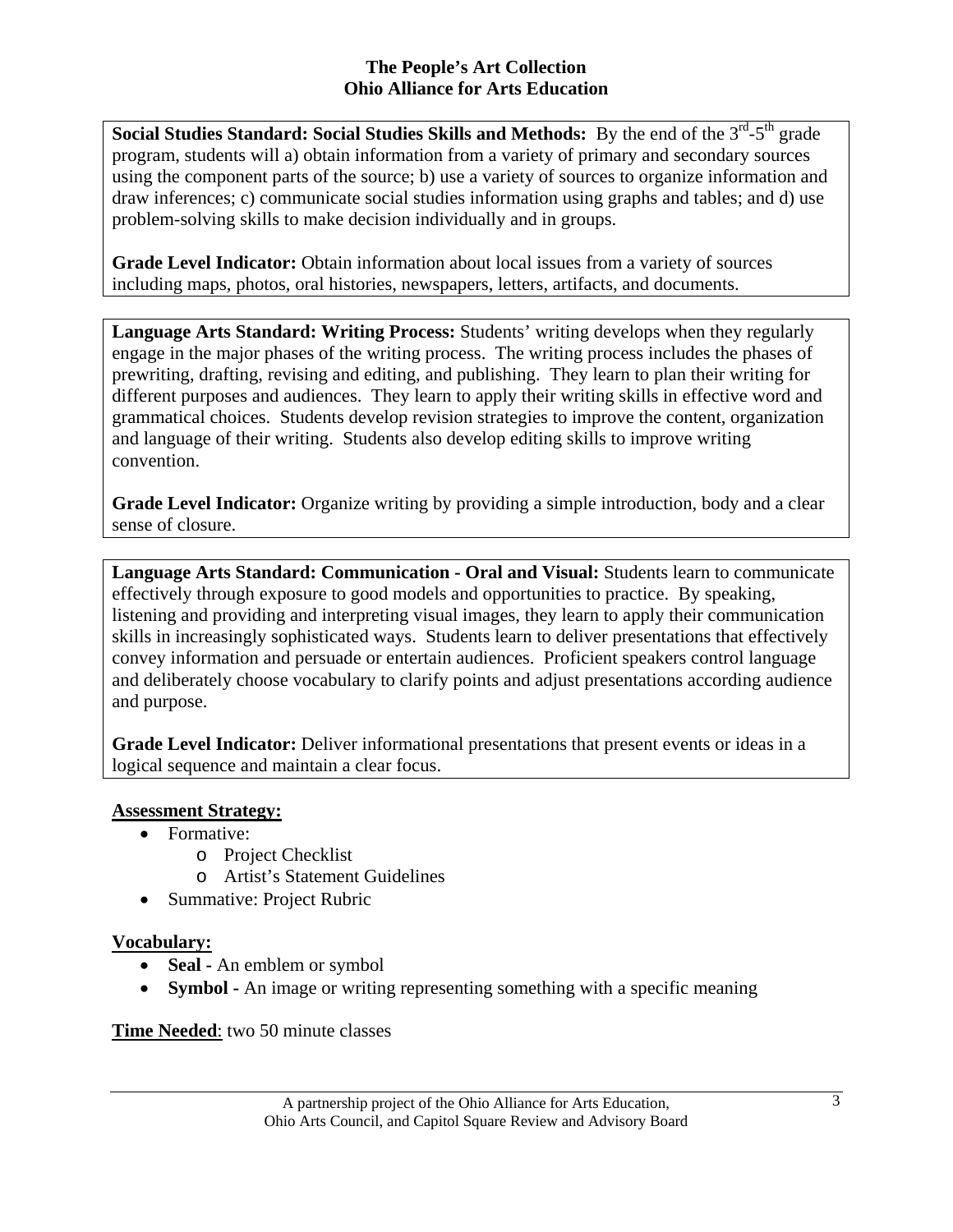## **Materials**:

- Images of the carved Ohio Seal from the flagship The Niagara, the former Seal of State of Ohio and the current Seal of Ohio
- Images of local seals (optional)
- 9"x12" newsprint for sketches
- 9"x12" white drawing or watercolor paper for seals
- Pencils
- Black permanent markers
- Gel pens or markers in metallic colors
- Watercolor or tempera paints and brushes

## **Resources**

- How to Draw Ohio's Sights and Symbols by Aileen Weintraub
- "Working with Symbols: Jasper Johns," Scholastic Art Magazine, March 2007

# **Step by Step Procedure:**

## *Teacher-led Activity*

- Display photographs of three state seals at the Ohio Statehouse. Guide students through a discussion.
	- o *What is a seal? (An emblem or symbol)*
	- o *What are some reasons for the creation and use of state seals? (utilitarian, decorative, social, personal)*
	- o *Where have you seen state seals displayed or used?*
	- o *What kinds of images do you see in the seals?*
	- o *What are these images called? (symbols)*
	- o *What do the images symbolize?*
	- o *Why do you think the artists would have chosen these symbols to include in the seals?*
	- o *What are some symbols that might be used to represent the important aspects of life in your city, town or state fifty years from today?*
	- o *What changes do you believe will occur in business, architecture, employment, education, transportation, technology, religion, or recreation?*
- Explain that the students are to design a new seal for their city, town or state. Guide students to anticipate what life will be like in the future. Make a list of their ideas.
	- o *What do you think will be important aspects of life in this city fifty years from now?*
	- o *What symbols could represent business, architecture employment, education, transportation, technology, religion or recreation?*
	- o *Optional*: If your city or town has a seal, you may want to display it and discuss the symbols.
- Distribute the Project Checklist, Project Rubric, and the Artist Statement Guidelines and discuss the requirements.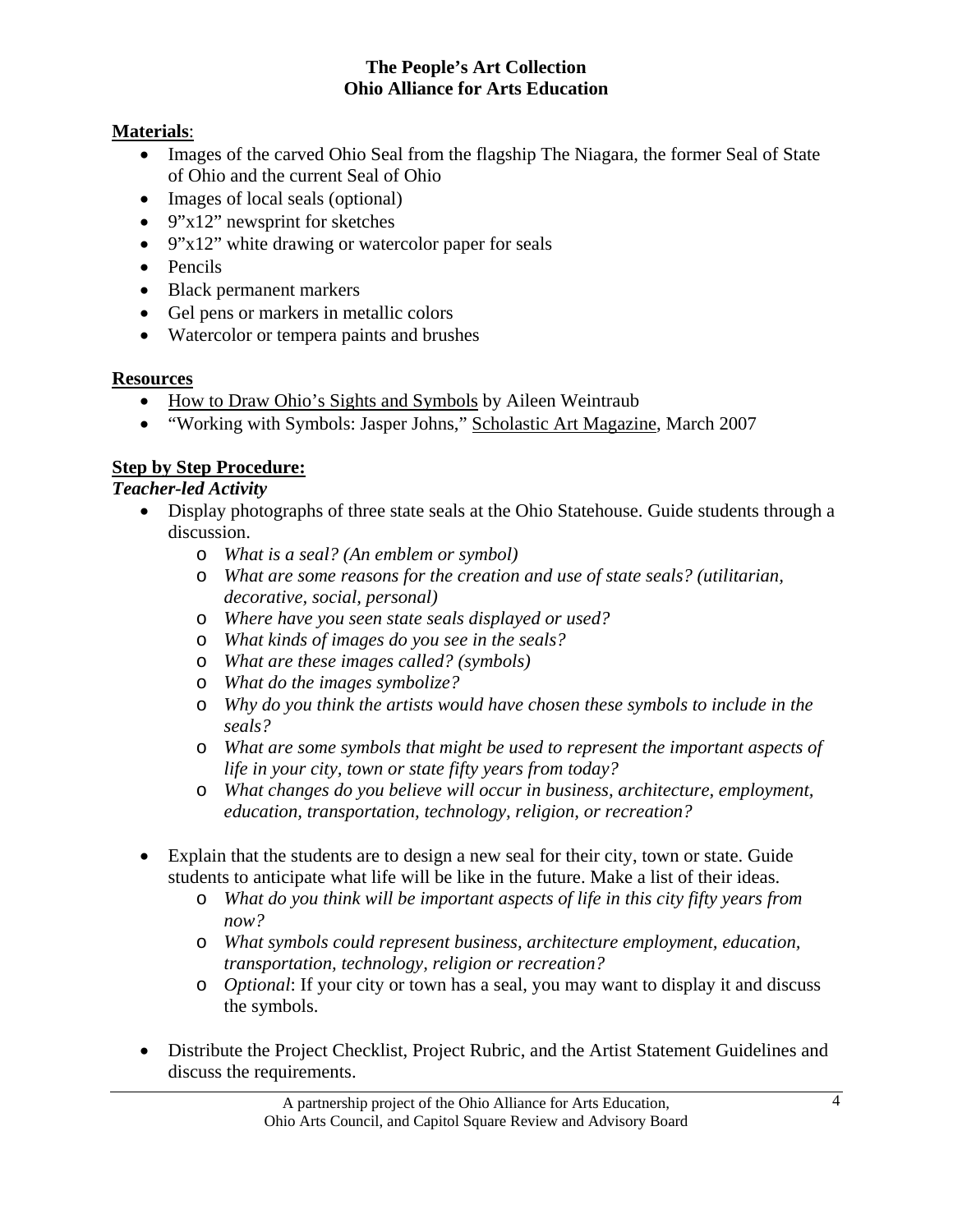#### *Student Activity*

- 1. Using the Process Checklist, students will create a seal for their city, town or state using symbols that reflect important aspects of future life there. The student will sketch three or four symbols to use in the design of a new seal for their city, town, or state. The symbols must represent those things they believe will be important aspects of life fifty years in the future. Their sketch should include symbols representative of at least three of the following areas: business, architecture, employment, education, transportation, technology, or recreation.
- 2. Students will draw the outside shape of the seal in pencil on white drawing or watercolor paper, then draw in the various symbols they have chosen in pencil. They will place the symbols within the seal to create an aesthetically pleasing arrangement, considering balance and focal point (center of interest). They may draw, in pencil, any lettering they wish to include. Then students will trace over all lines with black permanent marker and paint in areas with watercolors or tempera paint. Finally, they will add metallic highlights with the metallic gel pens or markers.
- 3. Using the Artist's Statement Guidelines the students will write an artist's statement, reflecting upon their artwork.

#### **Closure:**

#### **Teacher-led Activity**

Display student artwork along with artists' statements. Ask students to share their artwork explaining the symbolic and artistic choices they made.

#### **Making Connections:**

**Art Educator:** The seals may be cut out and glued to foam core or mat board, then affixed to a larger piece of foam core or mat board in a contrasting color for display.

**Parent:** When visiting your local park or other locations in your community which display seals (sometimes on bridges, sides of buildings, etc.) provide your child with paper and pencil along with the choice of crayons, markers, and allow them some time to recreate the seal. Talk about the seal, its location, its meaning.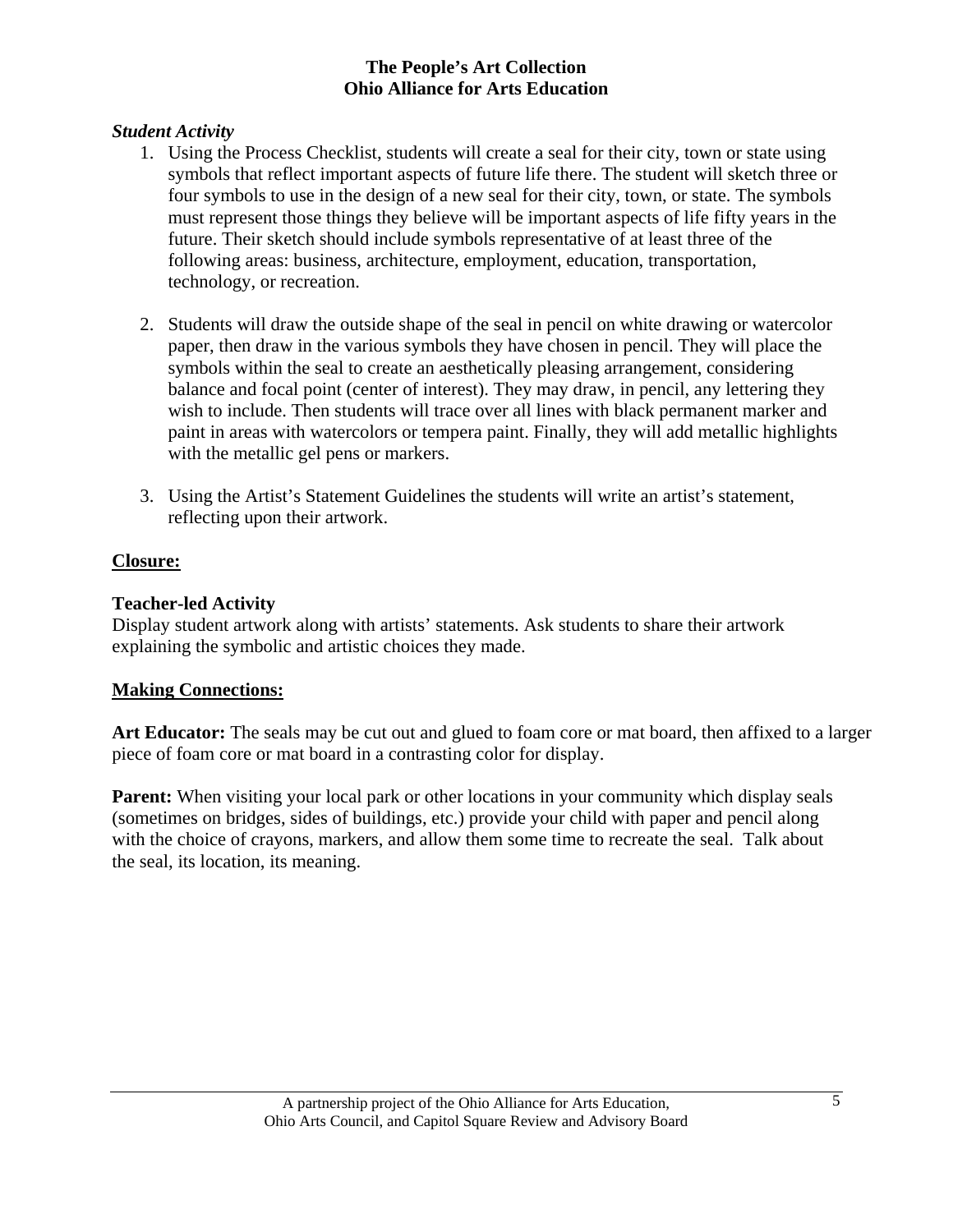# **Create a Seal for the Future**

# **Project Checklist**

Student Name \_\_\_\_\_\_\_\_\_\_\_\_\_\_\_\_\_\_\_\_\_\_\_\_\_\_\_\_\_\_\_\_\_\_ Date \_\_\_\_\_\_\_\_\_\_\_\_\_\_\_\_

For your art project, you will create a new seal for your city, town, or state using symbols that represent important aspects of life fifty years from now. Use this checklist as a guide. Check the tasks as you complete them. When you are finished, circle the tasks you did not complete or that you think need improvement.

| <b>Check-off when task</b> | <b>Task</b>                                                             |  |
|----------------------------|-------------------------------------------------------------------------|--|
| is complete                |                                                                         |  |
|                            | I have designed at least three symbols representing what I believe will |  |
|                            | be important aspects of life in my city, town or state fifty years from |  |
|                            | today.                                                                  |  |
|                            | My sketch includes symbols representative of at least three of these    |  |
|                            | areas: business, architecture, employment, education, transportation,   |  |
|                            | technology, or recreation.                                              |  |
|                            | I drew the outside shape of the seal in pencil on paper.                |  |
|                            | I drew the symbols on my seal thinking about balance and focal point.   |  |
|                            | I added letters to my seal.                                             |  |
|                            | I traced over all the pencil line with a black marker.                  |  |
|                            | I painted my seal.                                                      |  |
|                            | I added highlights to my seal.                                          |  |
|                            | My completed work has been done neatly, showing good craftsmanship.     |  |
|                            | I have used my own ideas and not copied from others.                    |  |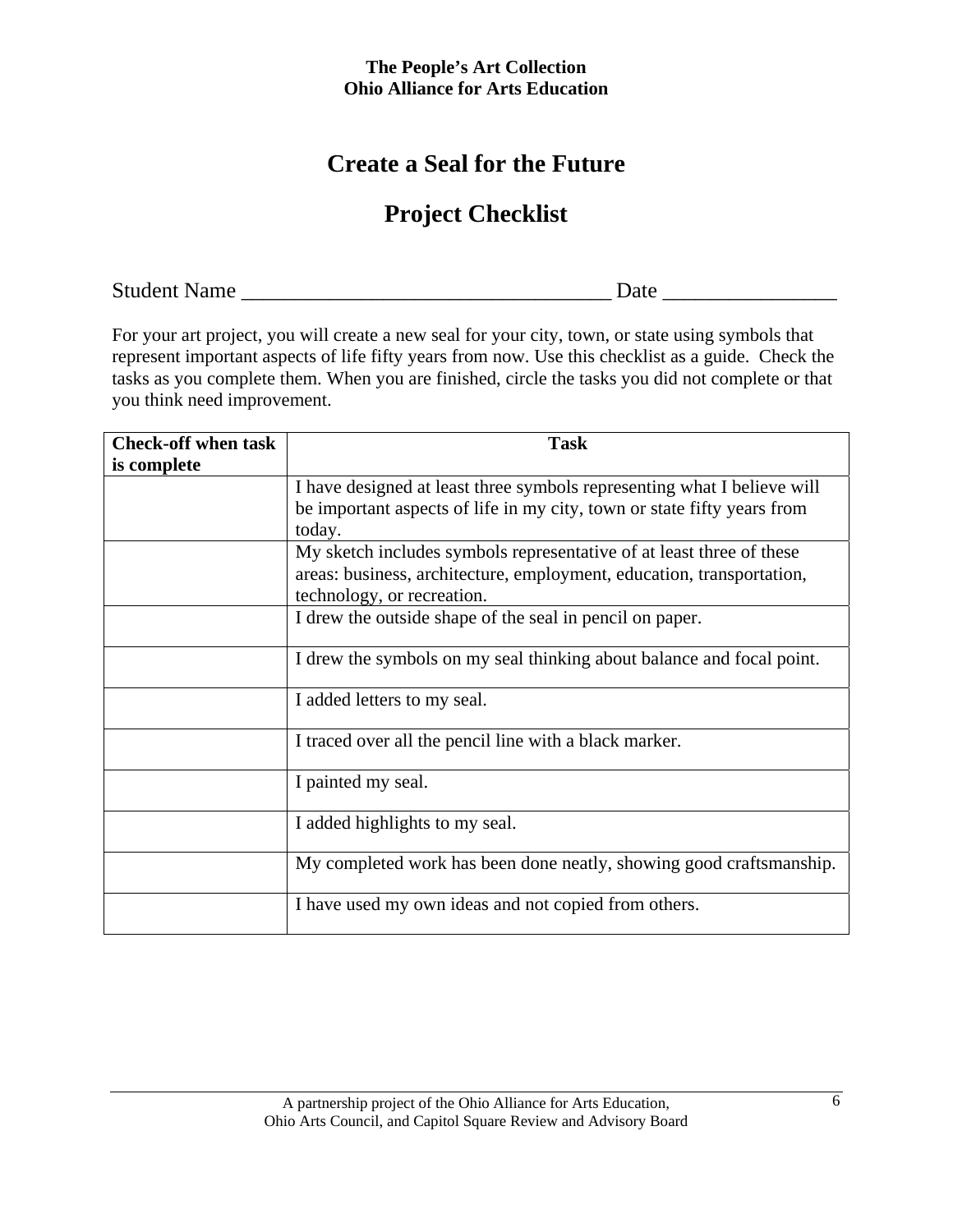# **Design a Seal for the Future**

# **Artist's Statement Guidelines**

On a separate piece of paper, you will write an artist's statement. Your statement will have an introduction, body and closure. Be sure to use the vocabulary words *seal* and *symbol* correctly in your answers.

#### **Follow these steps:**

## **STEP 1 – Introduction**

- Explain why people create and use the State of Ohio Seals (utilitarian, decorative, social, personal).
- Identify the use of your newly designed seal (utilitarian, decorative, social, personal).

## **STEP 2 - Body**

- Describe your vision of the future of their city, town or state fifty years from today.
- Identify and describe the symbols you created to represent important aspects of life in your city, town or state fifty years from today.
- Explain where you put your symbols on your seal and why you put them there.
- Describe your artistic choice of colors and why you chose those colors.

#### **STEP 3 – Closure**

• Explain what you think is good about your seal. Explain what you would do differently next time.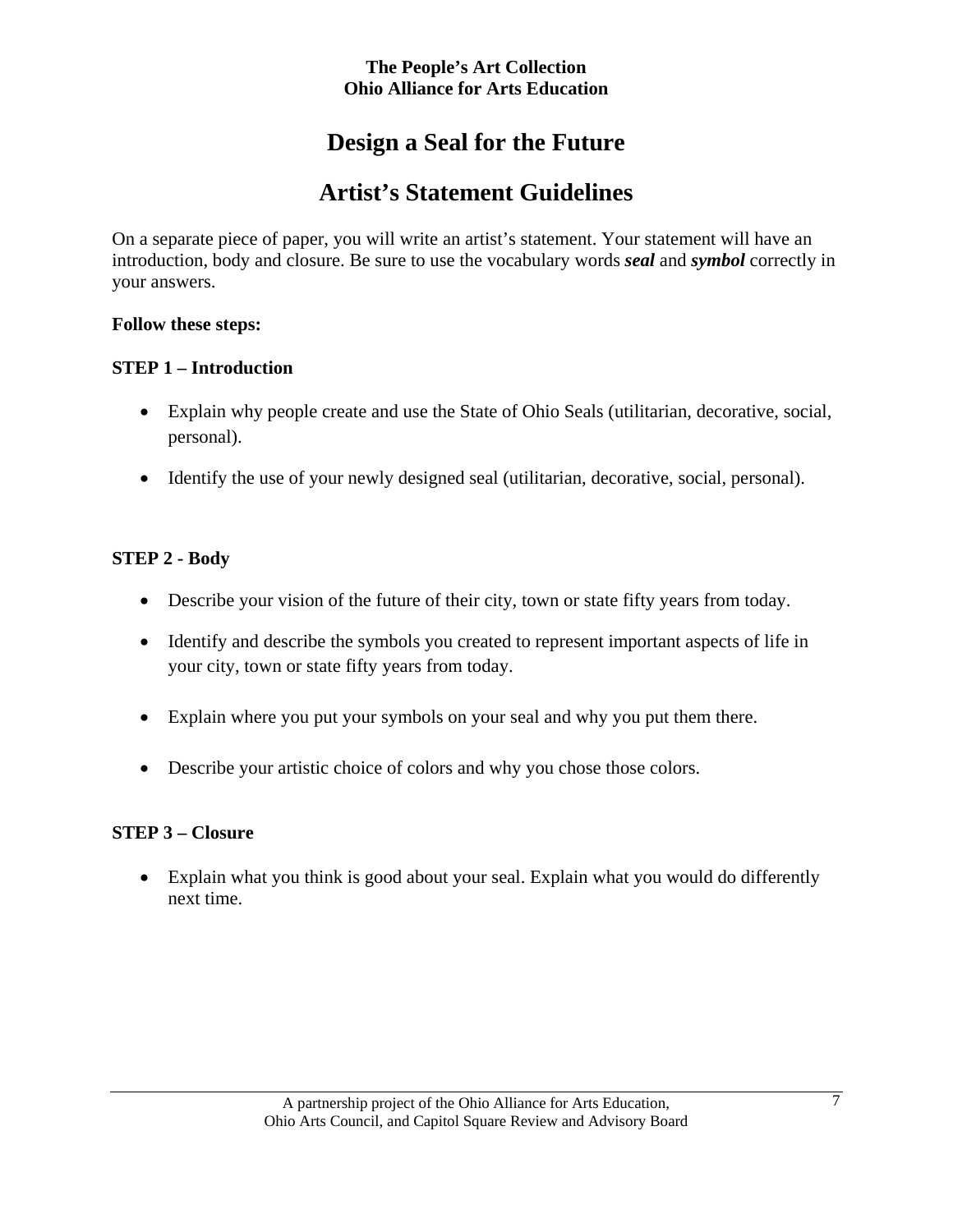# *Seals of the State of Ohio*

# **Scoring Rubric**

Student Name \_\_\_\_\_\_\_\_\_\_\_\_\_\_\_\_\_\_\_\_\_\_\_\_\_\_\_\_\_\_\_\_\_\_\_ Date\_\_\_\_\_\_\_\_\_\_\_\_\_\_\_

|                               | <b>Seal for the Future</b>                                                                        | <b>Artist's Statement</b>                                                          | <b>Oral Presentation</b>                                                                                                              |
|-------------------------------|---------------------------------------------------------------------------------------------------|------------------------------------------------------------------------------------|---------------------------------------------------------------------------------------------------------------------------------------|
| <b>Accomplished</b>           | Created an original<br>seal that showed an<br>excellent awareness of<br>space and<br>composition. | Provided a distinct<br>introduction, body and<br>conclusion.                       | Explained ideas in a<br>logical sequence and<br>maintained a clear<br>focus throughout the<br>entire presentation.                    |
| Competent<br>(Target for All) | Created an original<br>seal that showed an<br>awareness of space<br>and composition.              | Provided an<br>introduction, body and<br>conclusion.                               | Explained ideas in a<br>logical sequence and<br>maintained a clear<br>focus throughout most<br>of the presentation.                   |
| <b>Progressing</b>            | Created a seal that<br>showed some<br>awareness of space<br>and composition.                      | Provided an<br>introduction, body and<br>conclusion that are not<br>very distinct. | Explained ideas in a<br>logical sequence and<br>maintained a clear<br>focus for some of the<br>presentation.                          |
| <b>Beginner</b>               | Created a seal that<br>showed little<br>awareness of space<br>and composition.                    | Did not provide a<br>distinct introduction,<br>body and conclusion.                | Was not able to<br>explain ideas in a<br>logical sequence<br>and/or maintain a clear<br>focus throughout most<br>of the presentation. |

*Not Scorable: Student did not create a seal.*